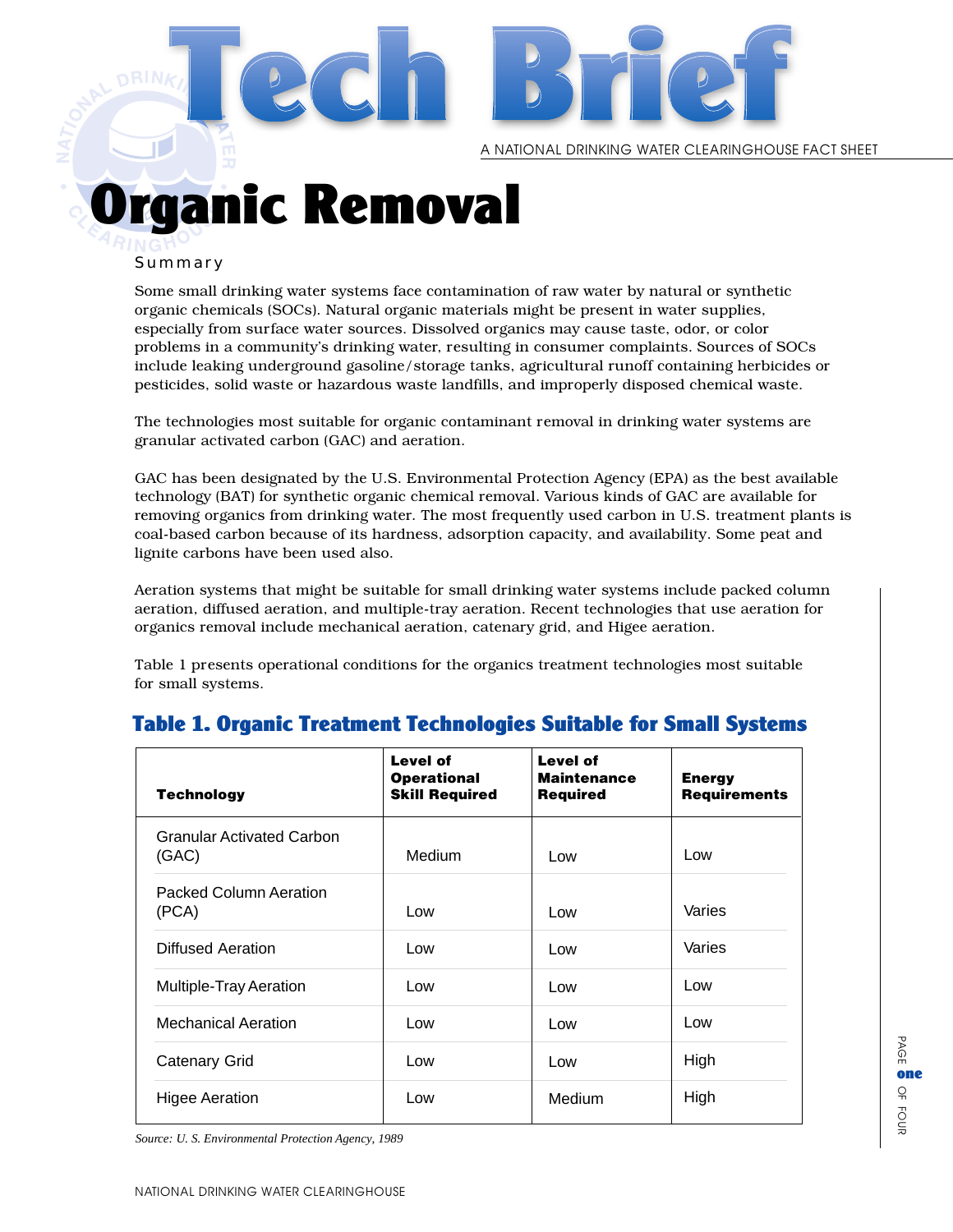# Organic Removal

# **removal in small systems:**

### A. Activated Carbon

#### **DESCRIPTION**

Activated carbon is carbon that has been exposed to very high temperatures, creating a vast network of internal pores.

Two types of activated carbon, granular and powdered, have been used widely in drinking water treatment. Powdered activated carbon (PAC), which is most often used for taste and odor control, is added directly to the raw water and removed by settling in sedimentation basins.

GAC removes many organic contaminants as well as taste and odor from water supplies.

#### **PERFORMANCE/ADVANTAGES**

Organics that are readily adsorbed by activated carbon include:

- aromatic solvents (benzene, toluene, nitrobenzenes);
- chlorinated aromatics (PCBs, chlorobenzenes, chloroaphthalene);
- phenol and chlorophenols;
- polynuclear aromatics (acenaphthene, benzopyrenes);
- pesticides and herbicides (DDT, aldrin, chlordane, heptachlor);
- chlorinated aliphatics (carbon tetrachloride, chloroalkyl ethers); and
- high molecular weight hydrocarbons (dyes, gasoline, amines, humics).

#### **LIMITATIONS**

Organics that are poorly adsorbed by activated carbon include:

- alcohols;
- low molecular weight ketones, acids, and aldehydes;
- sugars and starches;
- very high molecular weight or colloidal organics; and
- low molecular weight aliphatics.

GAC is not effective in removing vinyl chloride from water. In addition, because of the long empty bed contact time (EBCT) required, radon removal at the treatment plant scale is not feasible. However, at the residential scale, GAC systems are cost-effective for radon removal.

**Some technologies for organic**<br> **Framoval in small systems:**<br>
A. Activated carbon is cabon that has been exposed to<br>
overy high temperatures, creating a vast network of<br>
the miliones.<br>
Two types of activated carbon, granu Several operational and maintenance factors affect the performance of GAC. Contaminants in the water can occupy GAC adsorption sites, whether they are targeted for removal or not. Also, adsorbed contaminants can be replaced by other contaminants with which GAC has a greater affinity. Therefore, the presence of other contaminants might interfere with the removal of the contaminants of concern.

A significant drop in the contaminant level in influent water will cause a GAC filter to desorb, or slough off,

adsorbed contaminants because GAC is an equilibrium process. As a result, raw water with frequently changing contaminant levels can result in treated water of unpredictable quality.

Bacterial growth on the carbon is another potential problem. Excessive bacterial growth may cause clogging and higher bacterial counts in the treated water. Bacterial levels in the treated water must be closely monitored, and the final disinfection process must be carefully controlled.

#### **PROCESS**

Activated carbon removes contaminants through adsorption, primarily a physical process in which dissolved contaminants adhere to the porous surface of the carbon particles. The adsorption process can be reversed relatively easily. The ease of reversing adsorption is another key factor in activated carbon's usefulness because it facilitates the recycling or reuse of the carbon.

GAC can be used as a replacement for existing media (such as sand) in a conventional filter, or it can be used in a separate contactor (a vertical steel pressure vessel used to hold the activated carbon bed).

GAC contactors require monitoring to ensure that they work effectively. A GAC monitoring system should include:

- laboratory analysis of treated water to ensure that the system is removing organic contaminants,
- monitoring of headloss (the amount of energy used by water in moving from one point to another) through the contactors to ensure that backflushing (reversing the flow to remove trapped material) is performed at appropriate times,
- bacteria monitoring of the contactor's effluent (since bacteria can grow rapidly within the activated carbon bed),
- turbidity monitoring of the contactor's effluent (to determine if suspended material is passing through GAC bed).

After a period of months or years, depending on the concentration of contaminants, the surface of the pores in the GAC can no longer adsorb contaminants. The carbon must then be replaced. The GAC vendor will be able to provide guidance concerning when to replace the GAC. Disposing of carbon with contaminants that are classified as hazardous wastes will dramatically increase disposal costs.

#### **EQUIPMENT/DESIGN**

The typical GAC unit can be similar in design to either gravity or pressure filters. In some communities, the sand in existing filters has been either partially or completely replaced with GAC. Media depth of up to 10 feet is needed to ensure adequate removal of potentially harmful organic contaminants. Activated carbon filters can be designed to treat hydraulic loadings of 2 to 10 gallons per minute per square foot (gpm/ft<sup>2</sup>). Sufficient detention time in the filter must be provided to achieve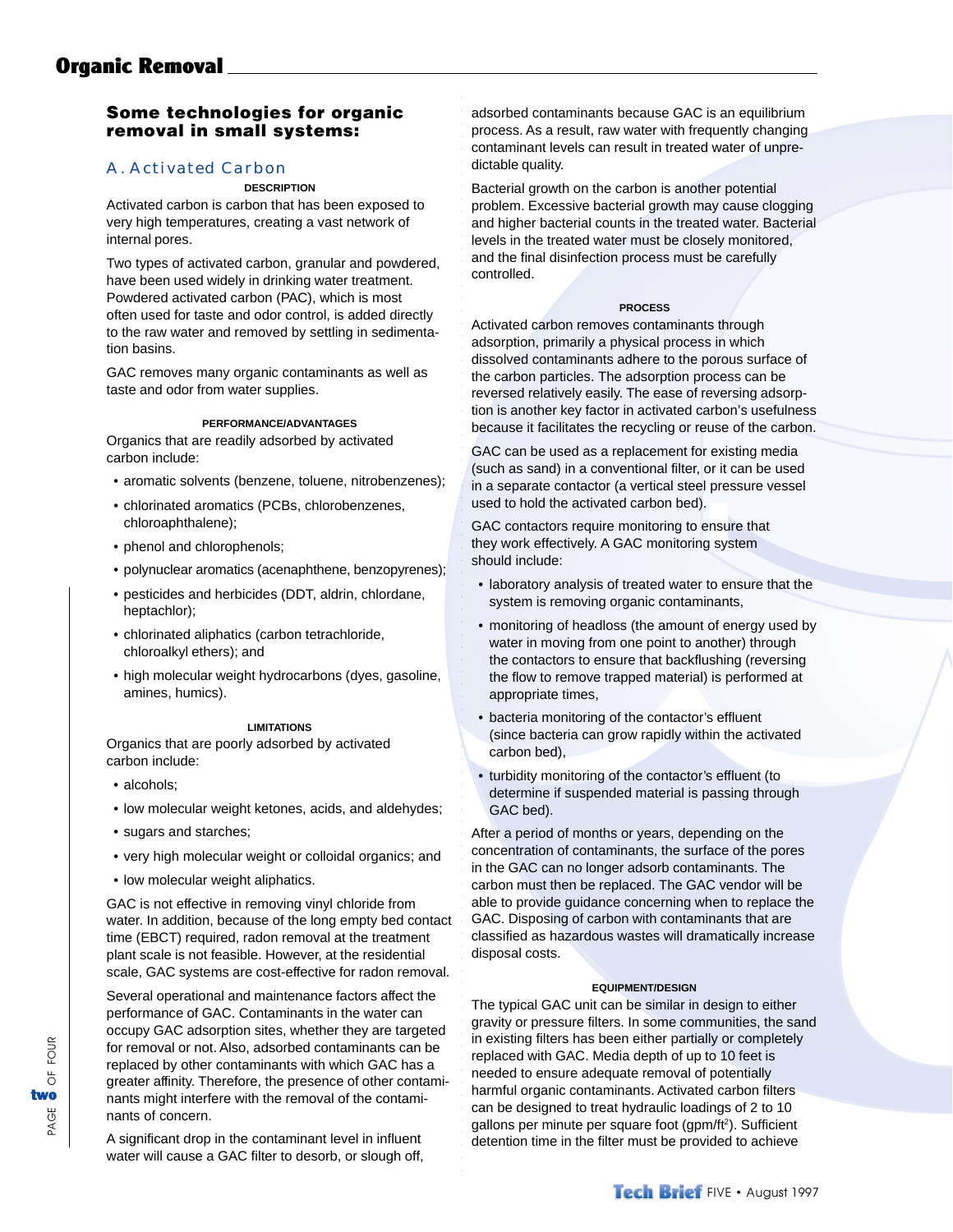the desired level of the organic contaminant removal. The detention time is determined by the volume of the GAC filter divided by the flow rate. This is referred to as the EBCT since the volume of carbon in the bed is not considered. For adequate removal of most organic contaminants to occur, the EBCT should be about 10 minutes. EBCTs less than 7.5 minutes are generally ineffective.

GAC is available in different grades of effectiveness. Low-cost carbon requires a lower initial capital outlay but must be replaced more often, resulting in higher operating costs.

#### B. Aeration

#### **DESCRIPTION**

Aeration, also known as air stripping, mixes air with water to volatilize contaminants (turn them to vapor). The volatilized contaminants are either released directly to the atmosphere or treated and released. Aeration is used to remove volatile organic chemicals and can also remove radon.

#### **EQUIPMENT**

A small system might be able to use a simple aerator constructed from relatively common materials instead of a specially designed aerator system. Examples of simple aerators include:

- a system that cascades the water or passes it through a slotted container,
- a system that runs water over a corrugated surface, or
- an airlift pump that introduces oxygen as water is drawn from a well.

#### **OTHER AERATION TYPES**

#### Packed Column Aeration

Packed column aeration (PCA) or packed tower aeration (PTA) is a waterfall aeration process that drops water over a medium within a tower to mix the water with air. The medium is designed to break the water into tiny droplets and to maximize its contact with tiny air bubbles for removal of the contaminant. Air is also blown in from underneath the medium to enhance this process. (See figure 1 on page 4.)

Systems using PCA may need pretreatment to remove iron, solids, and biological growth to prevent clogging of the packing material. Post treatment such as the use of a corrosion inhibitor, may also be needed to reduce corrosive properties in water due to increased dissolved oxygen from the aeration process.

Packed columns usually operate automatically and need only daily visits to ensure that the equipment is running satisfactorily. Maintenance requirements include servicing pump and blower motors and replacing air filters on the blower, if necessary.

PCA exhaust gas may require treatment to meet air emissions regulations, which can significantly increase the costs of this technology.

#### Diffused Aeration

aaaaaaaaaaaaaa

In a diffused aeration system, a diffuser bubbles air through a contact chamber for aeration. The diffuser is usually located near the bottom of the chamber. The air introduced through the diffuser, usually under pressure, produces fine bubbles that create water-air mixing turbulence as they rise through the chamber.

The main advantage of diffused aeration systems is that they can be created from existing structures, such as storage tanks. However, they are less effective than packed column aeration, and usually are employed only in systems with adaptable existing structures.

#### Multiple Tray Aeration

Multiple tray aeration directs water through a series of trays made of slats, perforations, or wire mesh. A blower introduces air from underneath the trays.

Multiple tray aeration units have less surface area than PCA units. This type of aeration is not as effective as PCA and can experience clogging from iron and manganese, biological growth, and corrosion problems.

Multiple tray aeration units are readily available from package plant manufacturers.

#### Mechanical Aeration

Mechanical aeration uses mechanical stirring mechanisms to mix air with the water. These systems can effectively remove volatile organic chemicals (VOCs).

Mechanical aeration units need large amounts of space because they demand long detention times for effective treatment. As a result, they often require open-air designs, which can freeze in cold climates. These units also can have high energy requirements. However, mechanical aeration systems are easy to operate and are less susceptible to clogging from biological growth than PCA systems.

#### Catenary Grid

aaaaaaaaaaaaaaaaaaaaaaaaaaaaaaaaaaaaaaaaaaaaaaaaaaaaaaaaaaaaaaaaaaaaaaaaaaaaa

Catenary grid systems are a variation of the packed column aeration process. The catenary grid directs water through a series of wire screens mounted within the column. The screens mix the air and water in the same way as packing materials in PCA systems.

These systems can effectively remove VOCs. They have higher energy requirements than PCA systems, but their more compact design lowers their capital cost relative to PCA.

#### Higee Aeration

Higee aeration is another variation of the PCA process. These systems pump water into the center of a spinning disc of packing material, where the water mixes with air.

Higee units require less packing material than PCA units to achieve the same removal efficiencies. Because of their compact size, they can be used in limited spaces and heights. Current Higee systems are best suited for a temporary application of less than 1 year with capacities up to 380 liters (100 gallons) per minute.